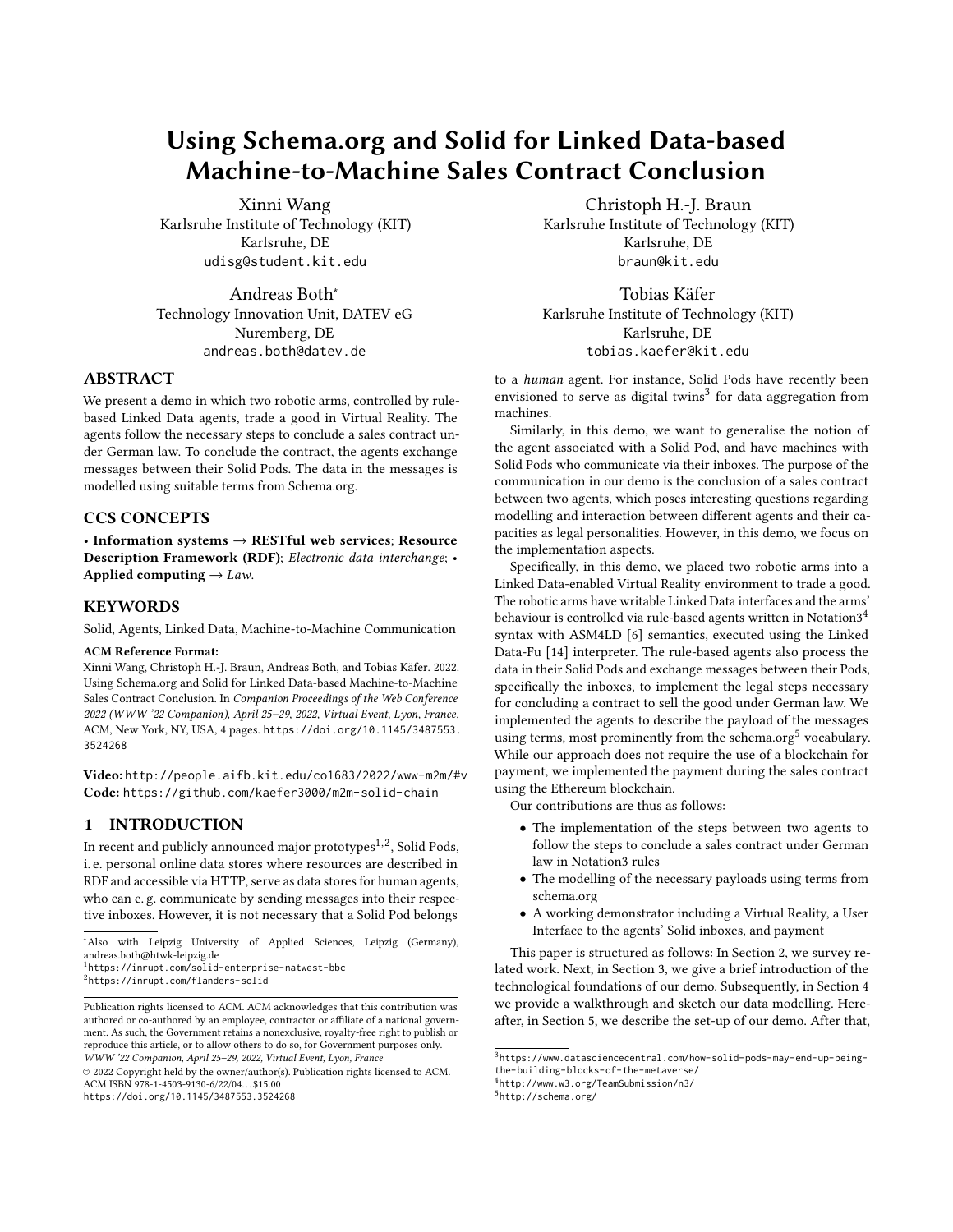WWW '22 Companion, April 25-29, 2022, Virtual Event, Lyon, France Xinni Wang, Christoph H.-J. Braun, Andreas Both, and Tobias Käfer

in Section [6,](#page-2-1) we discuss our solution and outline gaps in research and technology. Lastly, in Section [7,](#page-3-3) we conclude.

## <span id="page-1-0"></span>2 RELATED WORK

In [\[1\]](#page-3-4), we presented a Linked Data-enabled Virtual Reality manufacturing environment in which the production of a good is planned and executed via Linked Data. While this system was also controlled and built in a similar fashion, the setting did not contain agents with Solid Pods. Our implementation builds in part on this work.

In [\[2\]](#page-3-5), we presented a system to offer temporary access to web resources on Solid Pods in exchange for payments via the Ethereum blockchain. While the offers and payments were announced in the Solid Pods, most of the sales process was implicitly implemented instead of following the legal steps with corresponding documents. Our implementation builds in part on this work.

How robots can act as agents to form contracts, in contrast to humans, has been the subject of scholarly investigation in robotics. For example, a discussion of the legal personality of robots, a prerequisite for the formation of contracts, was conducted by Saripan et al. in [\[12\]](#page-3-6) who examined the attitudes of various governments in Japan, the United States of America, and Malaysia, e. g. regarding policies for robots, such as whether they are equal to humans or merely a tool.

## <span id="page-1-1"></span>3 PRELIMINARIES

We build our system on Linked Data, i. e. we use Uniform Resource Identifiers (URIs)<sup>[6](#page-1-3)</sup> to denote things, the Hypertext Transfer Protocol  $(HTTP)^7$  $(HTTP)^7$  to interact with things, and the Resource Description Framework  $(RDF)^8$  $(RDF)^8$  to describe things. In the examples in this paper, we use abbreviated URIs (CURIEs $^9$  $^9$ ) and the Turtle $^{10}$  $^{10}$  $^{10}$  RDF syntax for legibility. We follow the practices for URI abbreviation as curated by the community in prefix.cc $^{11}$  $^{11}$  $^{11}$ .

## 3.1 HTTP Methods

In this demo, we use the following HTTP methods to interact with resources in request/response pairs:

GET Retrieve a resource's state's representation.

- PUT Overwrite a resource's state's representation and change the resource's state accordingly.
- POST Use the representation supplied in the request to create a new resource in the collection, if the request has been sent to a resource representing a collection.
- DELETE Delete the resource.

## 3.2 Social Linked Data (Solid)

The Solid project<sup>[12](#page-1-9)</sup> is an effort to use Web technologies, specifically Linked Data, to build a decentralised infrastructure for interaction between agents, which started with social applications [\[9\]](#page-3-7). In Solid, agents have a Personal Online Data store (Pod), i. e. a data store

under their control using which agents can interact via the HTTP protocol. While the data in a Solid Pod is not exclusively RDF, the description of the Web resources in a Solid Pod is done in RDF. The interaction between agents follows the Linked Data Notifications  $(LDN)^{13}$  $(LDN)^{13}$  $(LDN)^{13}$  protocol: An agent can send a message to another agent using an HTTP POST request (in)to the other agents' inbox, which is a collection resource (specifically, a Linked Data Platform<sup>[14](#page-1-11)</sup> Basic Container) linked to the URI of the agent using the ldp:inbox property.

## 3.3 Schema.org

Schema.org<sup>[15](#page-1-12)</sup> is an initiative by the big search engine providers Google, Yahoo, Microsoft, and Yandex to build a vocabulary to annotate Web pages. The vocabulary of schema.org covers a diverse set of application domains, including actions and commerce. Schema.org publishes its vocabulary using RDF-based standards accessible using HTTP.

## 3.4 Rule-based Linked Data agents

We specify the agent behaviour using Notation3 rules with ASM4LD semantics [\[6\]](#page-3-1) for the Linked Data-Fu interpreter [\[14\]](#page-3-2). These semantics supports two types of rules:

- Rules that deduce new data, by asserting new triples once their condition holds on the data. Such rules can be used, e. g. to implement the semantics of light-weight ontology languages such as RDF Schema<sup>[16](#page-1-13)</sup> (RDFS).
- Rules that, once their condition holds, cause the execution of an HTTP request. Such rules can be used to retrieve Linked Data (if the request is a GET request), or to enact change on Linked Data (if the request is a PUT, POST, or DELETE request, as in Figure [2\)](#page-2-2), thus implementing agent behaviour.

The execution of rule sets with such semantics is done in a looped fashion. We refer the inclined reader to [\[6\]](#page-3-1) for the details.

## 3.5 Ethereum

The last component of our demo is an Ethereum<sup>[17](#page-1-14)</sup> blockchain, which our agents use to pay for the things bought. In Ethereum, agents have wallets, which are identified using a hex number. The currency in Ethereum is called ETH and wallets can contain whole or fractions of an ETH. Transactions in Ethereum can come with metadata including arbitrary text. Transactions can get sent to an Ethereum network of a set of computing nodes and get appended to the distributed ledger maintained by those nodes, if the nodes in the network find the necessary consensus. Then, the transaction (and the payment) is settled.

## <span id="page-1-2"></span>4 WALKTHROUGH AND ONTOLOGY

We now cover the "happy path" of the sales contract conclusion between the seller and the customer. Here, we omit details like the payment processing and cancellations (e. g. due to insufficient funds of the customer). The progression of the contract conclusion

<span id="page-1-3"></span><sup>6</sup> <http://www.ietf.org/rfc/rfc3986.txt>

<span id="page-1-4"></span><sup>7</sup> <http://www.ietf.org/rfc/rfc7230.txt>

<span id="page-1-5"></span><sup>8</sup> <http://www.w3.org/TR/rdf11-concepts>

<span id="page-1-6"></span><sup>9</sup> <http://www.w3.org/TR/curie/>

<span id="page-1-7"></span><sup>10</sup><http://www.w3.org/TR/turtle/>

<span id="page-1-8"></span><sup>11</sup><http://prefix.cc/>

<span id="page-1-9"></span><sup>12</sup><http://solidproject.org/>

<span id="page-1-10"></span><sup>13</sup><http://www.w3.org/TR/ldn/>

<span id="page-1-11"></span><sup>14</sup><http://www.w3.org/TR/ldp/>

<span id="page-1-12"></span><sup>15</sup><http://schema.org/>

<span id="page-1-13"></span><sup>16</sup><http://www.w3.org/TR/rdf-schema/>

<span id="page-1-14"></span><sup>17</sup><http://ethereum.org/>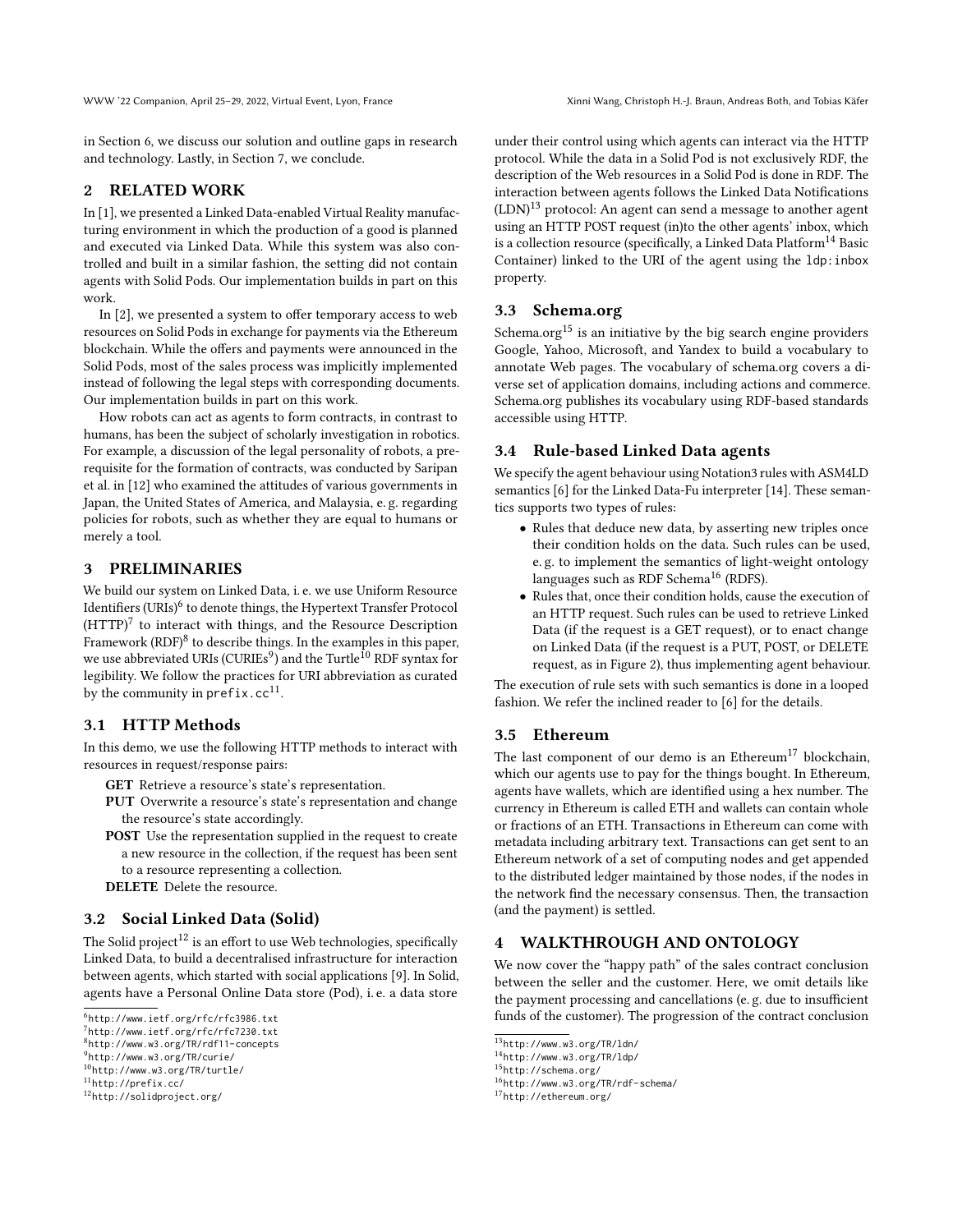<span id="page-2-3"></span>

Figure 1: The involved schema.org classes during the sales contract conclusion. We depict classes as circles and use arrows to denote RDF properties that we used to connect such classes, which respect the **[schema:domainIncludes](http://schema.org/domainIncludes)** and **[schema:rangeIncludes](http://schema.org/rangeIncludes)** information on schema.org for the properties. We used the vocabulary (**[as:](http://www.w3.org/ns/activitystreams)** terms) of the W3C ActivityStreams Recommendation outside of the happy path (dotted) and for technical details (dashed), where no suitable terms in schema.org were available.

forms an interlinked set of Linked Data resources. We sketch the involved classes in Figure [1.](#page-2-3)

- The customer starts with an invitation for tender for the good to be sold (lat. invitatio ad offerendum). The customer sends a message into the inbox of the seller using an HTTP POST request with the payload described using schema: Demand, which was the closest we found in schema.org. The customer links to the demanded object, which is described as being owned by the seller.
- In return, the seller sends a message to the inbox of the customer with the payload making use of the schema: Offer class, where s/he also notes the price of the good (see Figure [2\)](#page-2-2).
- The customer accepts the offer by sending an schema: Order into the seller's inbox. The order links to the offer using the [schema:acceptedOffer](http://schema.org/acceptedOffer) property.
- The seller sends a [schema:Invoice](http://schema.org/Invoice) into the inbox of the customer, linking back to the [schema:Order](http://schema.org/Order) in the inbox of the seller using the schema: referencesOrder property.
- The customer performs a payment in advance and notifies the seller using a [schema:MoneyTransfer](http://schema.org/MoneyTransfer) sent into his/her inbox. This [schema:MoneyTransfer](http://schema.org/MoneyTransfer) links to the [schema:](http://schema.org/Invoice) [Invoice](http://schema.org/Invoice) using the [schema:object](http://schema.org/object) property. As in our demo, the payment is performed via the blockchain, the hex codes of the involved wallets are part of this message.
- The seller hands over the good and transfers the ownership, notifying the customer by updating the [schema:Order](http://schema.org/Order) to the status [schema:OrderPickupAvailable](http://schema.org/OrderPickupAvailable).

Next to those requests, the agent controls the robot arms in the Virtual Reality to act accordingly.

We recommend the inclined reader to have a look at the video linked on the first page, which shows the progression of the data in the inboxes of both parties next to the movements of the robots and the balances of the wallets.

```
{ ?dem a schema:Demand ; schema:itemOffered ?object .
  ?seller schema:offers ?dem ; schema:owns ?object .
  ?customer schema:seeks ?dem ; ldp:inbox ?inbox . }
=> { [] a http:Request; http:mthd httpm:POST ;
       http:requestURI ?inbox ; http:body
      { <#off> a schema:Offer ; schema:itemOffered ?object ;
          schema:availability schema:InStock ;
          schema:price 20 ; schema:priceCurrency "ETH" .
        ?seller schema:offers <#off> .
        ?customer schema:seeks <#off> . } . } .
```
Figure 2: Rule to send an offer to the specified customer's inbox folder if the seller owns a demanded object.

#### <span id="page-2-0"></span>5 SET-UP

We built our demonstrator using the publicly available Solid Pods from [solidweb.org](http://solidweb.org/). This Pod provider runs the Node Solid Server<sup>[18](#page-2-4)</sup> in version 5.6.20. As a user interface for the inboxes in the Solid Pods, we developed the SolidInboxWatcher<sup>[19](#page-2-5)</sup>, a Solid App that monitors an inbox for new and deleted entries and the entries' up-dates. We used Linked Data-Fu<sup>[20](#page-2-6)</sup> 0.9.12 as agent runtime, patched for the (valid) peculiarities of the Turtle data emitted by the Node Solid Server. The Virtual Reality uses the JMonkey engine<sup>[21](#page-2-7)</sup> in version 3.2.4-stable, for which we wrote a REST interface to the scene graph [\[8\]](#page-3-8) executed using Jetty 9.2.29 on Java 8. We adapted the contents of the Virtual Reality for the purposes of this demo. The payments went over a privately hosted Ethereum chain, interfaced using Ganache $^{22}$  $^{22}$  $^{22}$  and visualised using MetaMask $^{23}$  $^{23}$  $^{23}$ .

#### <span id="page-2-1"></span>6 DISCUSSION

In this section, we discuss (1) the missing theoretical underpinnings and clarifications in the standards and practices that we used for this demo, and (2), how we believe that our work can serve as a foundation for an ecosystem of applications in industry.

<span id="page-2-6"></span><sup>20</sup><http://linked-data-fu.github.io/>

<span id="page-2-7"></span><sup>21</sup><http://jmonkeyengine.org/>

<span id="page-2-8"></span><sup>22</sup><http://trufflesuite.com/ganache/>

<span id="page-2-9"></span><sup>23</sup><http://metamask.io/>

<span id="page-2-5"></span><span id="page-2-4"></span><sup>18</sup><http://github.com/solid/node-solid-server>

<sup>19</sup><http://github.com/uvdsl/solid-inbox-watcher>